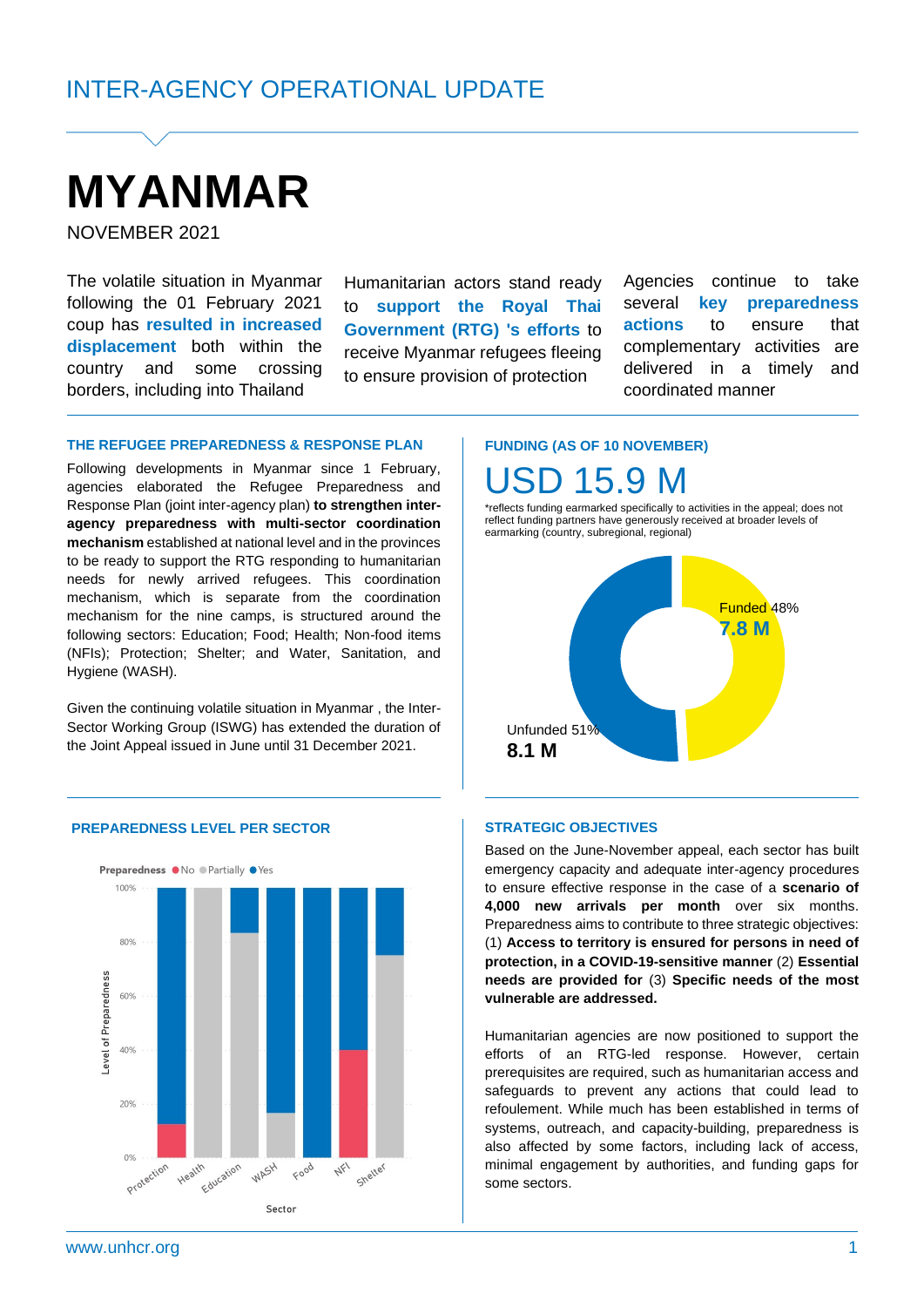#### **SITUATION UPDATE - THAI MYANMAR BORDER**

In November 2021, the situation continues to deteriorate in Southeast Myanmar with the intensification of armed clashes reported between the Tatmadaw and the People's Defense Force (PDF) or members of the Civil Disobedience Movement (CDM). In Shan State (South), 7,000 persons were displaced to Pekon Township in the last week of October following an intensification in fighting between the Tatmadaw and civilian resistance forces. In Shan State (North), IDPs returned to their villages of origin due to an improvement in the security situation in Mongkaing Township. While clashes between the Tatmadaw and the Karen National Liberation Army (KNLA) or the Karen National Union (KNU) continued in Kayin State, a return movement of about 2,000 people was reported in Kawkareik Township, following the withdrawal of security forces from the area. In Mon State, in addition to ongoing conflicts, there are reports of landmines being laid. Tanintharyi region has emerged as a new flashpoint in the South-East as



similar clashes erupt between the Tatmadaw and the PDF, particularly in Palaw and Thayetchaung townships. Tensions between the Tatmadaw and PDF have extended to Dawei Township where over 300 persons were displaced during the first week of November. The military are raiding villages, burning houses, and arresting people. Also, the military has been controlling main roads that access key areas in the Southeast, impacting supply. Villagers also report human right violations by Tatmadaw and armed groups such as forced labour - especially young men forced to act as porters and people used as human shields. More specifically, villagers mentioned in November the Shan State National Army (SSNA) and (Karen National Liberation Army) KNLA have conducted forced recruitment in Shan States.

### **169,400**  DISPLACED PEOPLE IN SOUTHEAST MYANMAR AS OF 8 NOVEMBER (TANINTHARYI REGION, KAYAH, SHAN, KAYIN AND MON STATES)

As a result of deteriorating security, villagers are fleeing their villages to seek refuge in the surrounding jungle leading to an increase of Internally Displaced Persons (IDPs) from 218,900 on 11 October to 237,100, including 165,600 in the Southeast as of 8 November. The latter data compares to 155,000 estimated IDPs in the Southeast as of 11 October. IDPs located near the Thai-Myanmar border remain at high risk of harm. They may seek to cross the border in the near future to escape persecution and the situation of generalized violence. For instance, the Doi Tai Lange IDP camp population has tripled, with 2,300 individuals recorded in February compared to 7,500 residents at the end of October 2021. In addition, internal displacement in Myanmar is mobile, with the same groups of people being displaced several times.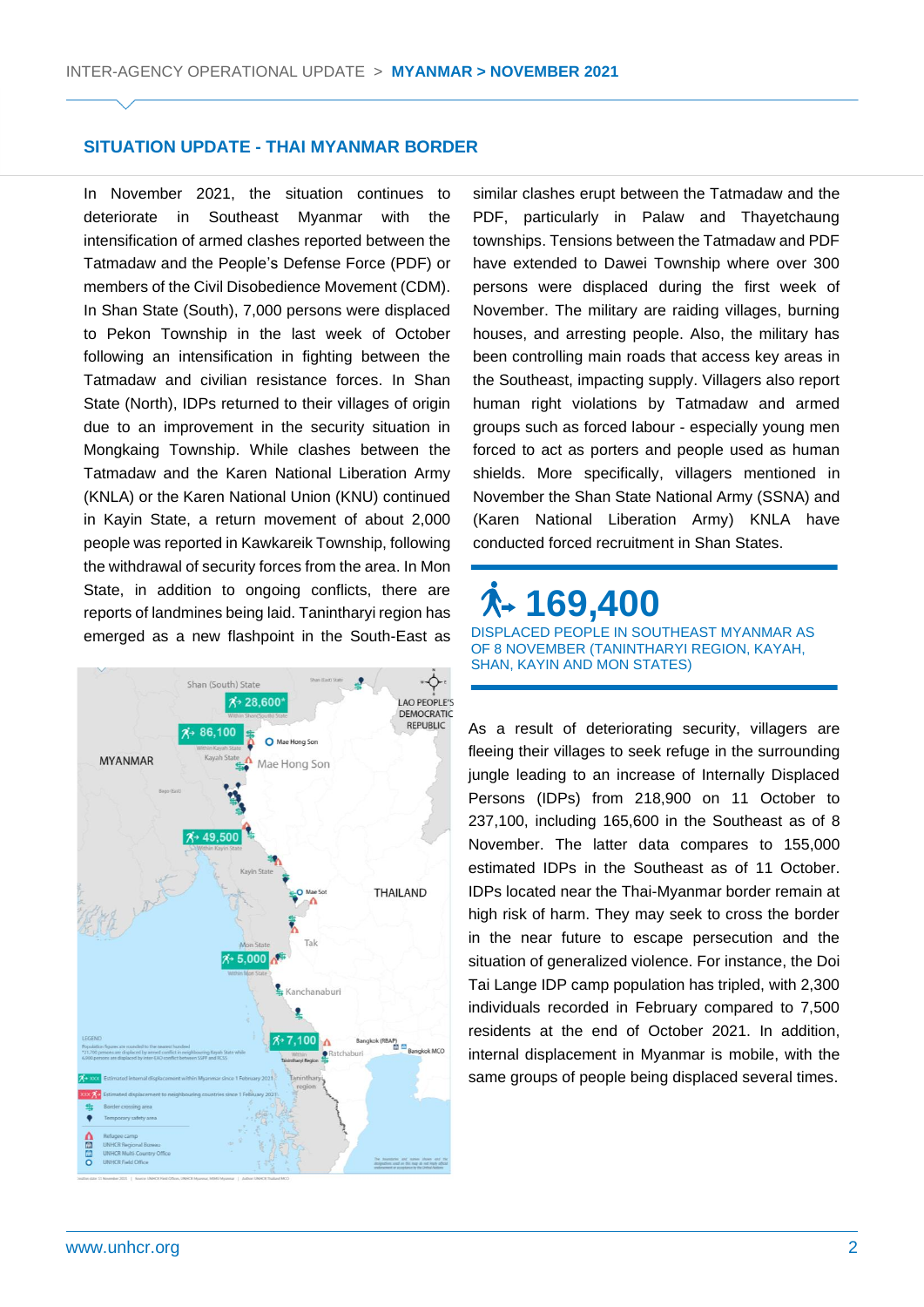#### **MAIN CHALLENGE**

Measures implemented to prevent the further spread of COVID19 has been one of the main challenges. From June to September, Thai borders have been closed, with few temporary border crossing points opened to transport goods. The restricted access has hampered the provision of assistance in camp. In addition, international procurement processes have been slowed and transport capacity to field locations reduced, which has hindered the delivery/prepositioning of NFIs.

#### **HIGHLIGHT ON KEY ACHIEVEMENTS**

#### **EMERGENCY SIMULATION EXERCISE**

In November, members of the inter-sector working group participated in a simulated preparedness scenario. In Mae Hong Song, partners worked on two possible scenarios. The first scenario, an influx of 4,000 refugees in temporary safety areas without humanitarian access and, the second scenario, 8,000 refugees already transferred to holding areas. In Kanchanaburi and Tak, scenarios were no access to 4,000 refugees over two weeks, and no access to 4,000 refugees over two months. The simulation allowed partners to test their current level of preparedness and identify remaining gaps. In all provinces, participants highlighted the need for continued engagement with the Royal Thai Authorities (RTA), Community Based Organizations (CBOs) and Civil Society Organization (CSOs) in order to maintain an effective level of response. The mapping of CBOs and CSOs remains an ongoing exercise to strengthen communication channels and explore other avenues of access to refugees in case of influx. The exercise was conducted online to comply with national Covid-19 protocols on organized events



- SOPs and tools to ensure a principled assistance and protection approach have been developed, including a guidance note on assistance in temporary safety areas, a guidance note on assistance in non-SOP areas, an information sharing protocol, common advocacy messages, and key child protection messages. In addition, Referral Pathways (RPs) have been developed for all potential influx locations and disseminated to all protection partners in all locations. The RPs are one-pagers that list contacts of relevant focal points which can provide adequate protection services for GBV, child protection, malnutrition, mental health, patient referral and transport, and other key interventions in the holding areas in case of a future influx
- Capacity and knowledge of emergency responders have been strengthened with 419 interagency sector members, internal staff, and CSO/CBOs trained on protection mainstreaming, persons with specific needs, child protection, Gender-Based Violence, and Prevention of Sexual Exploitation and Abuse (PSEA).
- The existing and specific referral network and referral mechanism for Gender Based Violence (GBV) and Child Protection (CP) cases has been explained to all sector members, and is being adjusted for an emergency situation.



■ A Home Based Learning (HBL) Kit Guidance was developed, including supporting game cards with instructions for parents. The tool includes simple instructions for facilitators and local partners on engaging and organizing sessions with parents and caregivers. The content of the HBL has been translated into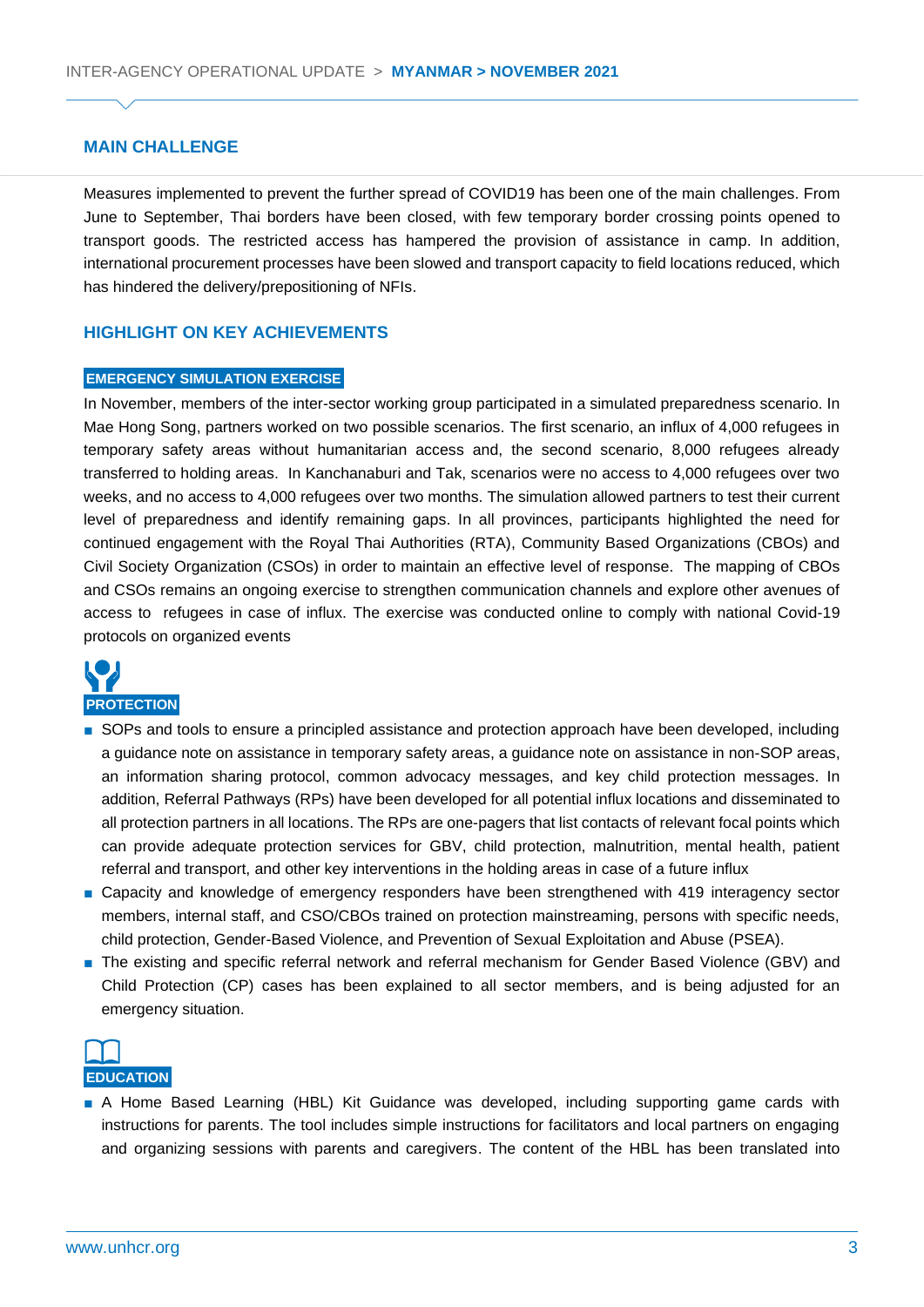Burmese, Karen, Thai and Karenni languages. Training on the HBL has been provided to education sector partners and field staff.

- 1,200 HBL Kits have been prepositioned and training and compensation of community volunteers for HBL has been provided
- Forty-seven participants were trained in Education in Emergency and Child Safeguarding. The latter training included media exploitation, sexual abuse, child labour, child abuse and consequences on children's health. The training ensures that education sector partners and other partners working with children are able to adopt a holistic approach in preventing possible harm and abuse of children and that they are and remain safe.
- Minimum standards for the establishment of Temporary Learning Spaces (TLS) near holding areas for school-aged children have been developed. These have been adapted to the local context.



- Hygiene kits and latrine designs have been standardized with consideration to affordability for everyone. More specifically, latrines have been designed for all locations, considering ease of installation, acceptance, and response time in each area.
- Assessments of type and nature of water sources and collection points (direct pumping/pipeline/ borehole with water infiltration) have been conducted.
- Partners have been trained on water supplies, hygiene promotion, sanitation work, and latrine design.



- SPHERE standards for basic health services have been set based on the healthcare settings of Thai-Myanmar border. Systems for the screening of disabilities have been established with the aim of providing mobility and walking aids in addition to physical rehabilitation services.
- The Mental Health Psycho-Social (MHPSS) toolbox was created, and Mental Health Training of Trainers (MH TOT) was provided in September, focusing on the clinical management of acute and general psychiatric and alcohol/other substance-related conditions, referrals and follow up strategies.
- Psychological First Aid (PFA) training was provided to local CBOs/ CSOs and health partners. The training covered basic principles, core actions, self-care and PFA for Loss and Grief.
- First Aid Kits for the influx, including PPEs for COVID19 (i.e. face masks and hand sanitizer) have been prepositioned. A drug list model for 1,000 persons for three months was prepared, ready to be activated for purchase in case of influx.



#### **FOOD & SHELTER**

■ Essential food items, cooking fuel and fuel-efficient stoves for potential holding areas, as well as specific food for the nutrition of children and pregnant/breastfeeding women, have been prepositioned



#### **NON FOOD ITEMS**

■ NFI kits have been prepositioned. These include plastic tarpaulins, sleeping mats, blankets, mosquito nets, dignity kits and baby kits. Procurement of kitchen sets and solar lamps is ongoing.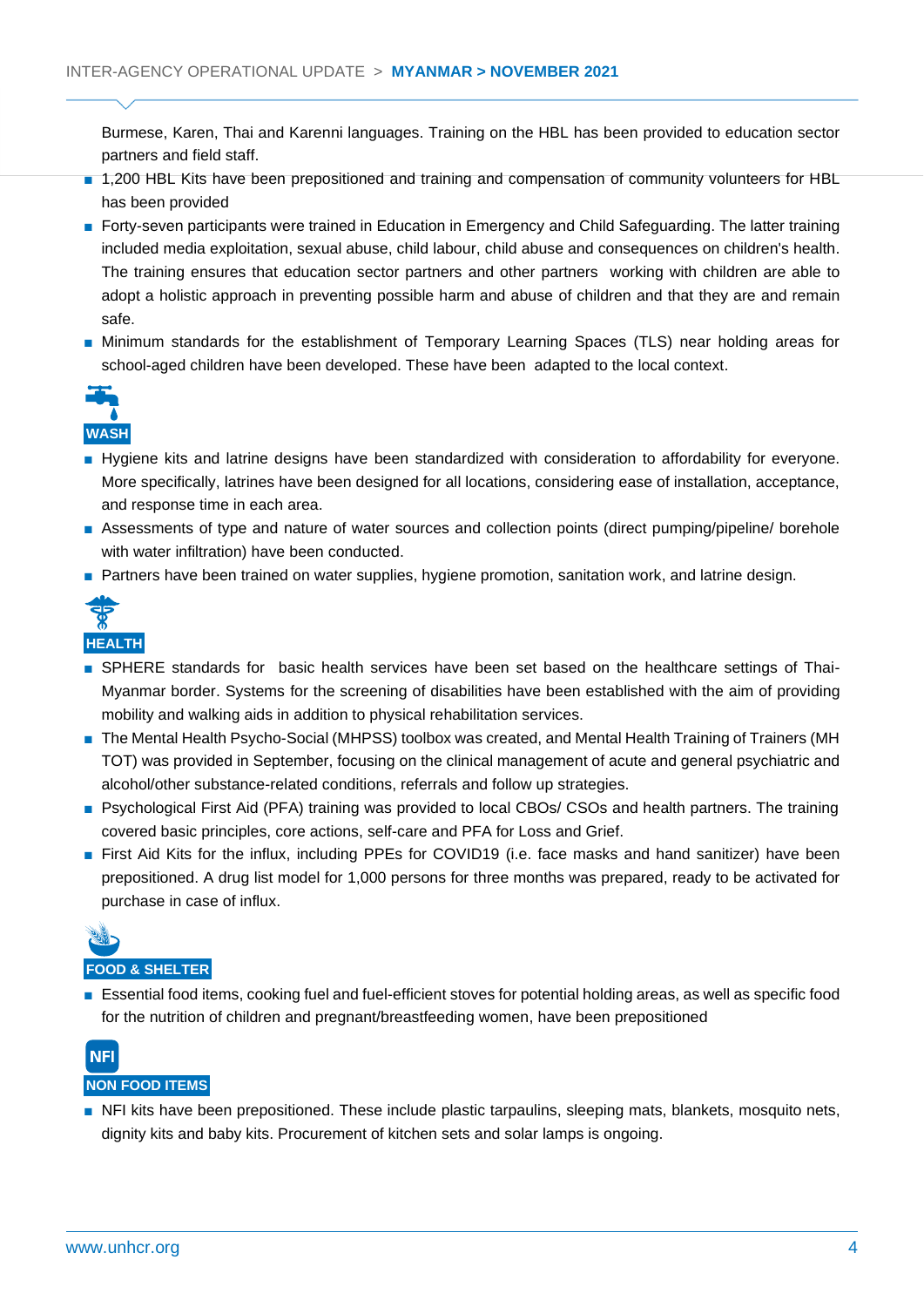- Humanitarian partners at national and field levels were trained on all relevant NFI processes, tools and accountability mechanisms in emergency and post-emergency phases. Partners were capacitated to track NFI distributions using ODK Kobo tools and how to use reconciliation and accountability templates.
- A Post-Distribution Mechanism (PDM) tool has been developed.
- A Guidance Note was developed to standardize the minimum NFI kit and harmonize distribution processes.



- Shelters have been redesigned as access to sufficient bamboo remains a challenge. The redesign exercise led to the proposal of two shelter designs that save up to 35/40% of the bamboo initially needed in constructing the original shelters. The new design is in line with SHERE standards and will place the Sector in a better position to respond more sustainably and within a specific time frame.
- Community toolkits have been prepositioned in all areas. A tool kit is designed for a group of four/ five persons to engage in the repair and construction of their shelters.